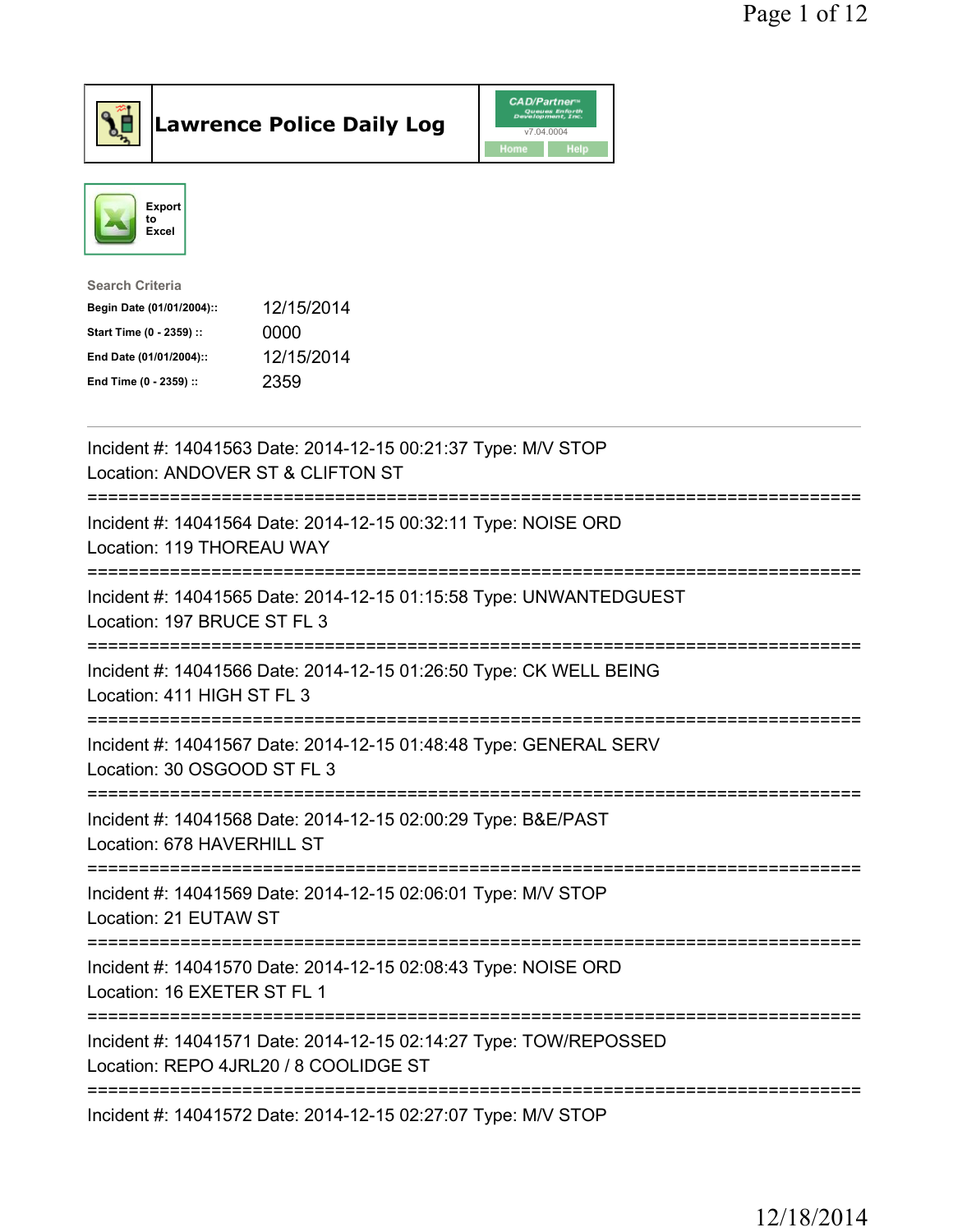Location: BROADWAY & CANAL ST =========================================================================== Incident #: 14041573 Date: 2014-12-15 02:40:10 Type: M/V STOP Location: ALDEN CT & WEST ST =========================================================================== Incident #: 14041574 Date: 2014-12-15 02:43:11 Type: NOISE ORD Location: 112 MARSTON ST #420 =========================================================================== Incident #: 14041575 Date: 2014-12-15 03:04:25 Type: ALARMS Location: 181 JACKSON ST =========================================================================== Incident #: 14041576 Date: 2014-12-15 04:30:58 Type: ALARMS Location: 168 NEWBURY ST =========================================================================== Incident #: 14041577 Date: 2014-12-15 04:51:16 Type: SUS PERS/MV Location: 50 S BROADWAY =========================================================================== Incident #: 14041578 Date: 2014-12-15 06:35:08 Type: ALARMS Location: 99 ESSEX ST =========================================================================== Incident #: 14041579 Date: 2014-12-15 06:44:31 Type: LOCKOUT Location: 196 WATER ST =========================================================================== Incident #: 14041580 Date: 2014-12-15 07:13:13 Type: ALARMS Location: NORTHEAST REHABILITATION / 354 MERRIMACK ST =========================================================================== Incident #: 14041581 Date: 2014-12-15 07:19:06 Type: DISTURBANCE Location: 58 BROADWAY =========================================================================== Incident #: 14041582 Date: 2014-12-15 08:02:15 Type: STOL/MV/PAS Location: 137 NEWTON ST =========================================================================== Incident #: 14041583 Date: 2014-12-15 08:05:38 Type: M/V STOP Location: 260 SALEM ST =========================================================================== Incident #: 14041584 Date: 2014-12-15 08:22:29 Type: MAL DAMAGE Location: 80 BAILEY ST FL 1 =========================================================================== Incident #: 14041585 Date: 2014-12-15 08:23:15 Type: ALARMS Location: 327 HAVERHILL ST =========================================================================== Incident #: 14041586 Date: 2014-12-15 08:29:21 Type: PARK & WALK Location: BROADWAY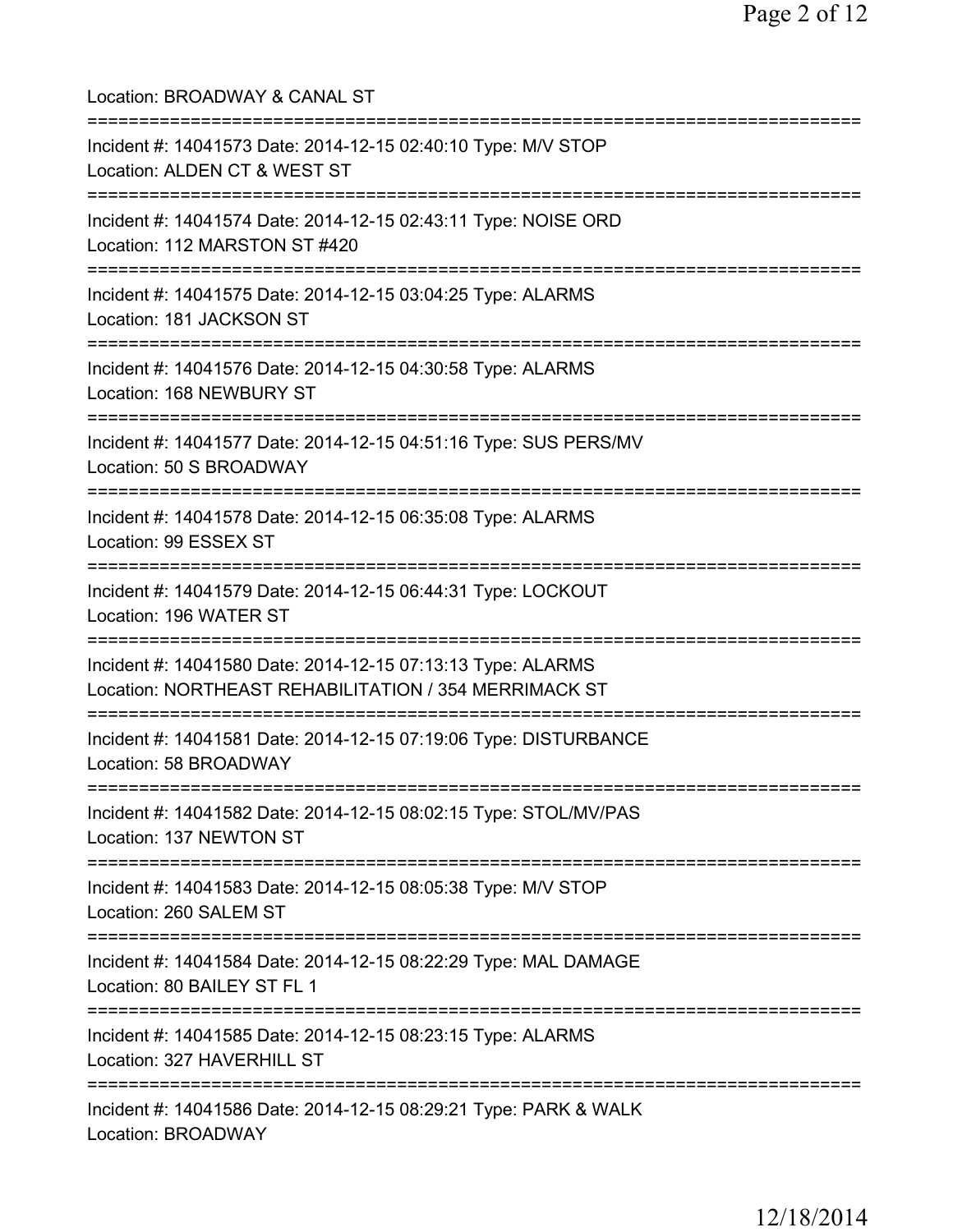| Incident #: 14041587 Date: 2014-12-15 08:47:17 Type: E911 HANGUP<br>Location: 360 MERRIMACK ST #45                            |
|-------------------------------------------------------------------------------------------------------------------------------|
| Incident #: 14041588 Date: 2014-12-15 09:01:15 Type: DISTURBANCE<br>Location: CHATTER SCHOOL / 10 RAILROAD ST                 |
| Incident #: 14041589 Date: 2014-12-15 09:20:14 Type: INVESTIGATION<br>Location: 52 MYRTLE ST FL 3                             |
| Incident #: 14041590 Date: 2014-12-15 09:28:22 Type: INVEST CONT<br>Location: 45 BASSWOOD ST                                  |
| Incident #: 14041591 Date: 2014-12-15 09:44:28 Type: INVEST CONT<br>Location: 51 HANCOCK ST                                   |
| Incident #: 14041592 Date: 2014-12-15 09:48:44 Type: MEDIC SUPPORT<br>Location: OLD HIGH SCHOOL / 233 HAVERHILL ST            |
| Incident #: 14041593 Date: 2014-12-15 09:50:59 Type: B&E/PAST<br>Location: RIVAS / 308 JACKSON ST                             |
| Incident #: 14041594 Date: 2014-12-15 09:56:33 Type: SUS PERS/MV<br>Location: 125 NEWTON ST                                   |
| Incident #: 14041595 Date: 2014-12-15 10:08:38 Type: SUS PERS/MV<br>Location: ESSEX ST & NESMITH ST                           |
| Incident #: 14041596 Date: 2014-12-15 10:20:34 Type: MAL DAMAGE<br>Location: 165 CRAWFORD ST                                  |
| Incident #: 14041597 Date: 2014-12-15 10:32:59 Type: B&E/MV/PAST<br>Location: 27 HOLLY ST                                     |
| Incident #: 14041598 Date: 2014-12-15 10:52:18 Type: TOW OF M/V<br>Location: 210 FARNHAM ST                                   |
| Incident #: 14041599 Date: 2014-12-15 10:53:06 Type: M/V STOP<br>Location: KENNETH ST & S BROADWAY                            |
| ===============================<br>Incident #: 14041600 Date: 2014-12-15 11:02:33 Type: 209A/SERVE<br>Location: 99 BOXFORD ST |
|                                                                                                                               |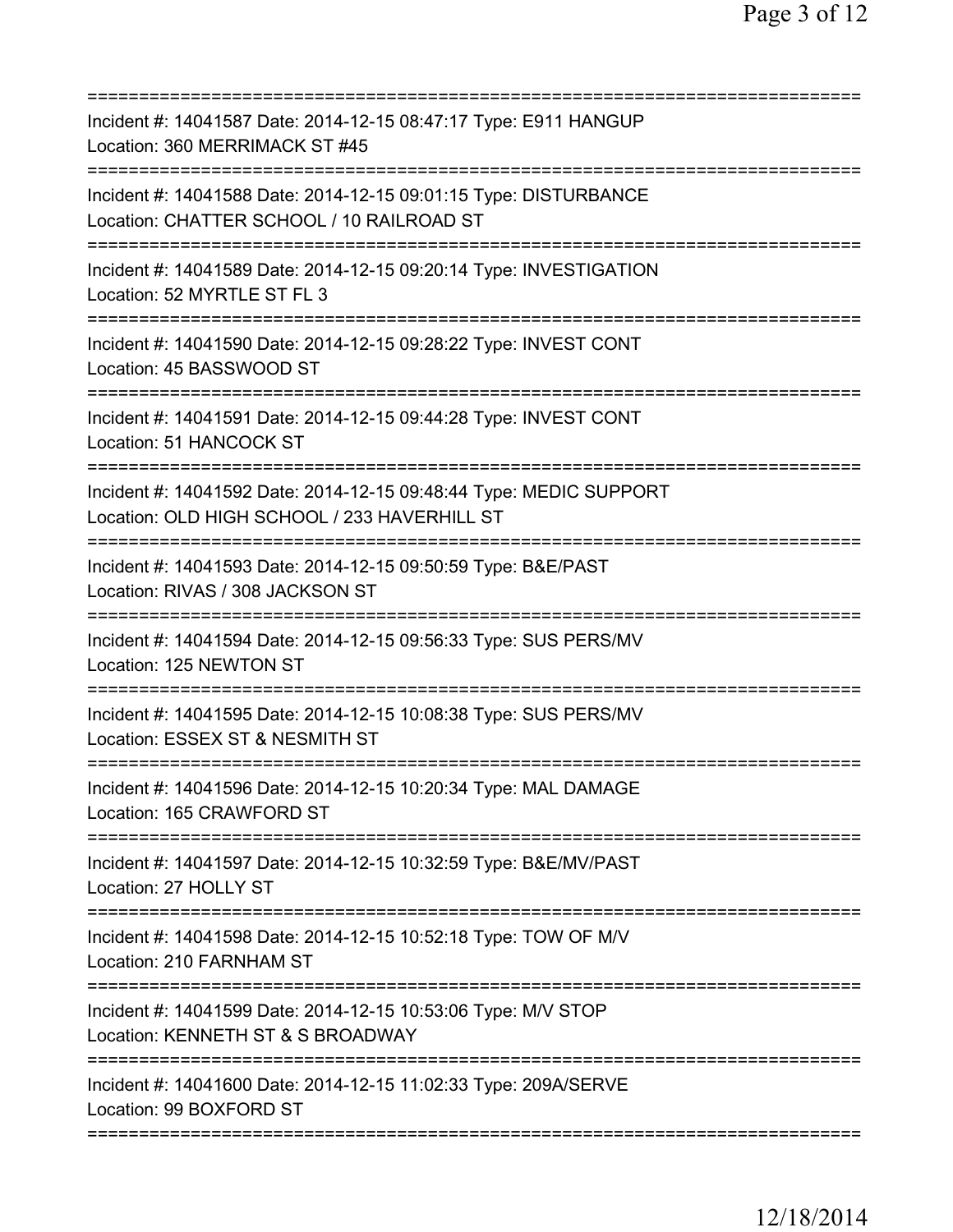| Incident #: 14041601 Date: 2014-12-15 11:15:32 Type: TOW OF M/V<br>Location: 75 SPRINGFIELD ST                                                  |
|-------------------------------------------------------------------------------------------------------------------------------------------------|
| Incident #: 14041602 Date: 2014-12-15 11:18:25 Type: GENERAL SERV<br>Location: 248 BROADWAY                                                     |
| Incident #: 14041603 Date: 2014-12-15 11:28:29 Type: ALARM/BURG<br>Location: SPANISH BAPTIST CHURCH / 492 LOWELL ST                             |
| Incident #: 14041604 Date: 2014-12-15 11:31:17 Type: INVESTIGATION<br>Location: 64 GREENWOOD ST                                                 |
| ====================================<br>Incident #: 14041605 Date: 2014-12-15 11:34:43 Type: DOMESTIC/PROG<br>Location: JACKSON ST & METHUEN ST |
| Incident #: 14041606 Date: 2014-12-15 11:43:24 Type: DRUG VIO<br>Location: FARNHAM ST & S UNION ST                                              |
| Incident #: 14041607 Date: 2014-12-15 11:49:09 Type: AUTO ACC/NO PI<br>Location: COMMON ST & NEWBURY ST                                         |
| Incident #: 14041608 Date: 2014-12-15 11:55:33 Type: INVESTIGATION<br>Location: 518 HAVERHILL ST                                                |
| Incident #: 14041609 Date: 2014-12-15 12:00:14 Type: B&E/PAST<br>Location: 398 SALEM ST                                                         |
| Incident #: 14041610 Date: 2014-12-15 12:27:57 Type: UNATENEDCHILD<br>Location: 117 ARLINGTON ST                                                |
| Incident #: 14041611 Date: 2014-12-15 12:42:15 Type: ALARM/BURG<br>Location: PLONOWSKI FUNERAL HOME / 180 JACKSON ST                            |
| Incident #: 14041612 Date: 2014-12-15 13:01:08 Type: M/V STOP<br>Location: BELMONT ST & DURANT ST                                               |
| Incident #: 14041613 Date: 2014-12-15 13:13:34 Type: M/V STOP<br>Location: COMMON ST & LAWRENCE ST                                              |
| ================================<br>Incident #: 14041614 Date: 2014-12-15 13:16:40 Type: TOW/REPOSSED<br>Location: 37 FOSTER ST                 |
| ===========================<br>Incident #: 14041615 Date: 2014-12-15 13:23:13 Type: SUS PERS/MV                                                 |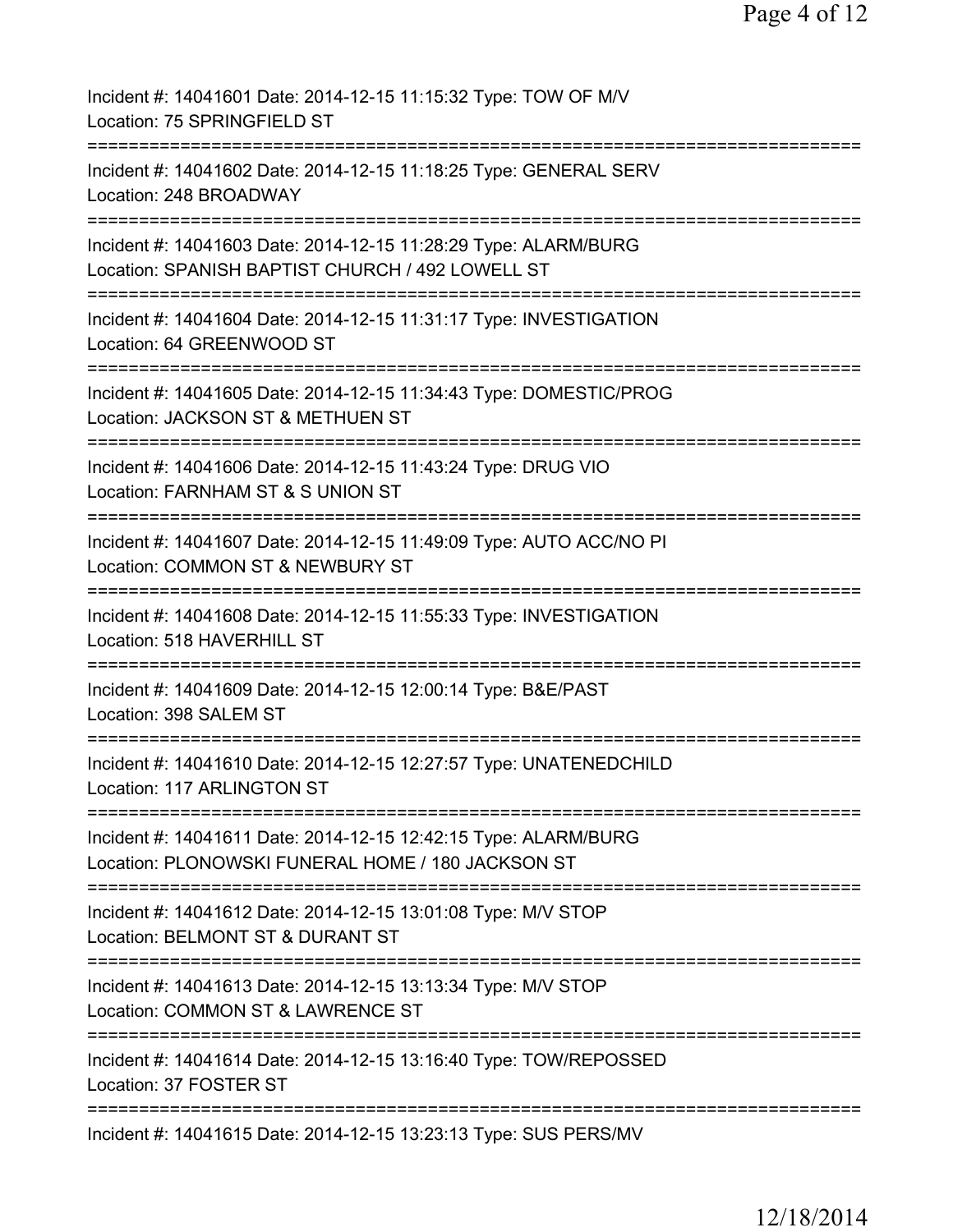| Location: LAWTONS HOT DOGS / 606 CANAL ST                                                                                                                                   |
|-----------------------------------------------------------------------------------------------------------------------------------------------------------------------------|
| Incident #: 14041616 Date: 2014-12-15 13:24:08 Type: DRUG VIO<br>Location: 151 BAILEY ST                                                                                    |
| Incident #: 14041618 Date: 2014-12-15 13:32:49 Type: SUS PERS/MV<br>Location: PENTUCKETT MEDICAL / 500 MERRIMACK ST                                                         |
| Incident #: 14041617 Date: 2014-12-15 13:32:57 Type: INVESTIGATION<br>Location: 86 CROSS ST                                                                                 |
| Incident #: 14041619 Date: 2014-12-15 13:47:58 Type: MEDIC SUPPORT<br>Location: 12 WOOD WY                                                                                  |
| ==============================<br>Incident #: 14041620 Date: 2014-12-15 14:02:06 Type: INVESTIGATION<br>Location: 95 E HAVERHILL ST<br>:=================================== |
| Incident #: 14041621 Date: 2014-12-15 14:03:02 Type: INVESTIGATION<br>Location: LAWRENCE HIGH SCHOOL / 71 N PARISH RD                                                       |
| Incident #: 14041622 Date: 2014-12-15 14:10:14 Type: SUS PERS/MV<br>Location: 1 GENERAL ST                                                                                  |
| Incident #: 14041623 Date: 2014-12-15 14:11:15 Type: MEDIC SUPPORT<br>Location: 32 LAWRENCE ST #12A                                                                         |
| Incident #: 14041624 Date: 2014-12-15 14:12:43 Type: 209A/SERVE<br>Location: 116 NEWTON ST                                                                                  |
| Incident #: 14041625 Date: 2014-12-15 14:13:04 Type: MAL DAMAGE<br>Location: 700 ESSEX ST                                                                                   |
| Incident #: 14041626 Date: 2014-12-15 14:27:19 Type: M/V STOP<br>Location: 88 MYRTLE ST                                                                                     |
| Incident #: 14041627 Date: 2014-12-15 14:32:24 Type: 209A/SERVE<br>Location: 362 ESSEX ST #303                                                                              |
| Incident #: 14041628 Date: 2014-12-15 14:36:36 Type: INVESTIGATION<br>Location: 160 PARKER ST                                                                               |
| Incident #: 14041629 Date: 2014-12-15 14:38:03 Type: 209A/SERVE<br>Location: 117 THOREAU WAY #532                                                                           |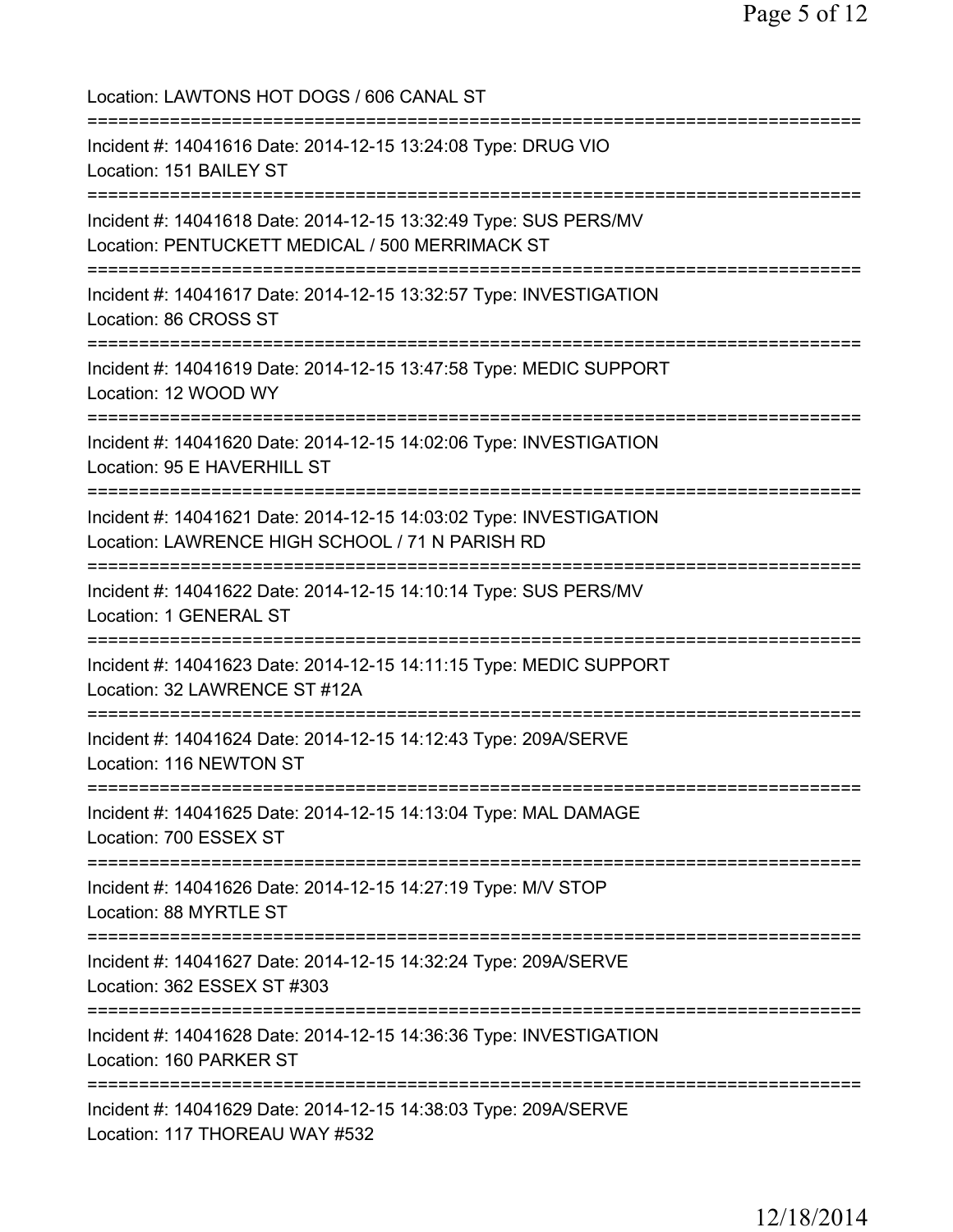| Incident #: 14041630 Date: 2014-12-15 14:40:53 Type: 209A/SERVE<br>Location: 23 STEARNS AV                                            |
|---------------------------------------------------------------------------------------------------------------------------------------|
| Incident #: 14041631 Date: 2014-12-15 14:43:36 Type: MEDIC SUPPORT<br>Location: 80 BODWELL ST                                         |
| Incident #: 14041632 Date: 2014-12-15 14:47:15 Type: INVESTIGATION<br>Location: 251 S BROADWAY                                        |
| Incident #: 14041636 Date: 2014-12-15 14:47:55 Type: MAL DAMAGE<br>Location: 110 RIVER POINTE WY<br>=======================           |
| Incident #: 14041633 Date: 2014-12-15 14:48:24 Type: M/V STOP<br>Location: BUSWELL ST & LEXINGTON ST<br>============================= |
| Incident #: 14041634 Date: 2014-12-15 14:51:18 Type: WARRANT SERVE<br>Location: 386 PARK ST #2                                        |
| Incident #: 14041635 Date: 2014-12-15 14:52:51 Type: INVESTIGATION<br>Location: 28 HAWLEY ST                                          |
| Incident #: 14041637 Date: 2014-12-15 15:00:53 Type: INVESTIGATION<br>Location: 86 S BROADWAY                                         |
| Incident #: 14041638 Date: 2014-12-15 15:05:00 Type: M/V STOP<br>Location: BUSWELL ST & LEXINGTON ST                                  |
| Incident #: 14041639 Date: 2014-12-15 15:09:51 Type: GENERAL SERV<br>Location: 93 S BROADWAY                                          |
| Incident #: 14041640 Date: 2014-12-15 15:12:49 Type: 209A/SERVE<br>Location: 133 OSGOOD ST                                            |
| Incident #: 14041641 Date: 2014-12-15 15:20:39 Type: M/V STOP<br>Location: GORHAM ST & S BROADWAY                                     |
| Incident #: 14041642 Date: 2014-12-15 15:29:53 Type: INVESTIGATION<br>Location: 550 HAVERHILL ST                                      |
| Incident #: 14041643 Date: 2014-12-15 15:33:16 Type: INVESTIGATION<br>Location: 41 E.HAVERHILL                                        |
|                                                                                                                                       |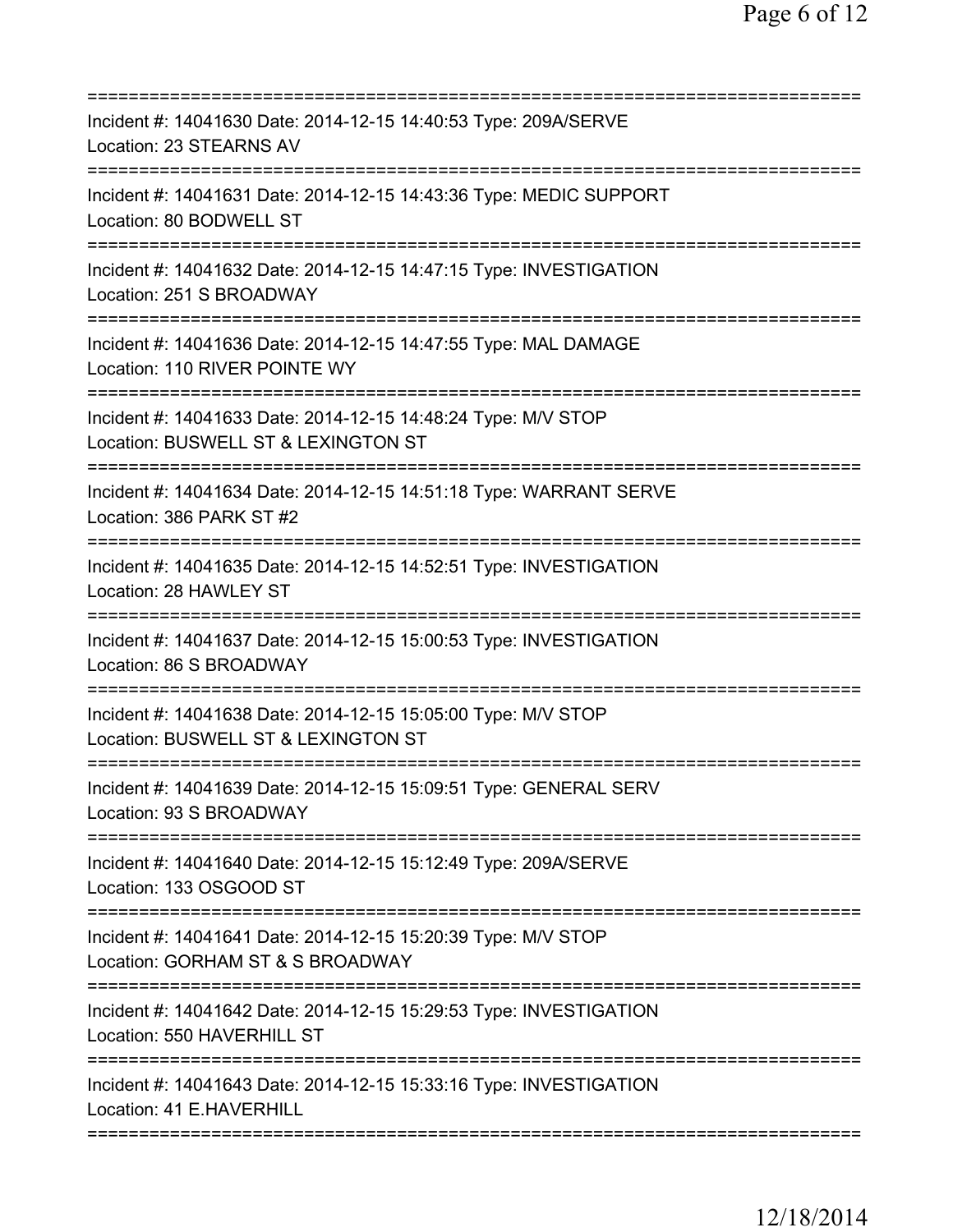| Incident #: 14041644 Date: 2014-12-15 15:36:13 Type: M/V STOP<br>Location: 425 S UNION ST                                             |
|---------------------------------------------------------------------------------------------------------------------------------------|
| Incident #: 14041646 Date: 2014-12-15 15:36:21 Type: HIT & RUN M/V<br>Location: FAMILY DOLLAR / 63 WINTHROP AV                        |
| Incident #: 14041645 Date: 2014-12-15 15:36:50 Type: M/V STOP<br>Location: BERKELEY ST & E HAVERHILL ST<br>========================== |
| Incident #: 14041647 Date: 2014-12-15 15:41:09 Type: ALARM/BURG<br>Location: EL CESAR RESTURANT / 99 ESSEX ST                         |
| :==========================<br>Incident #: 14041649 Date: 2014-12-15 15:43:17 Type: HIT & RUN M/V<br>Location: 54 OLIVE AV            |
| Incident #: 14041648 Date: 2014-12-15 15:46:34 Type: AUTO ACC/NO PI<br>Location: 270 PROSPECT ST                                      |
| Incident #: 14041650 Date: 2014-12-15 15:48:52 Type: M/V STOP<br>Location: DORCHESTER ST & S UNION ST                                 |
| Incident #: 14041651 Date: 2014-12-15 15:51:29 Type: EXTRA SURVEIL<br>Location: 127 BENNINGTON ST                                     |
| Incident #: 14041652 Date: 2014-12-15 15:54:03 Type: MAL DAMAGE<br>Location: 25 SPRINGFIELD ST                                        |
| Incident #: 14041653 Date: 2014-12-15 15:58:38 Type: WARRANT SERVE<br>Location: 90 SYLVESTER ST                                       |
| Incident #: 14041654 Date: 2014-12-15 15:59:17 Type: KEEP PEACE<br>Location: 34 NEWTON ST FL 2ND                                      |
| Incident #: 14041655 Date: 2014-12-15 16:26:14 Type: UNWANTEDGUEST<br>Location: WALGREENS / 220 S BROADWAY                            |
| ====================================<br>Incident #: 14041656 Date: 2014-12-15 16:32:52 Type: AUTO ACC/NO PI<br>Location: 36 HOWARD ST |
| Incident #: 14041657 Date: 2014-12-15 16:50:32 Type: DISTURBANCE<br>Location: LAWRENCE ST & LEBANON ST                                |
| Incident #: 14041658 Date: 2014-12-15 16:52:51 Type: LARCENY/PAST                                                                     |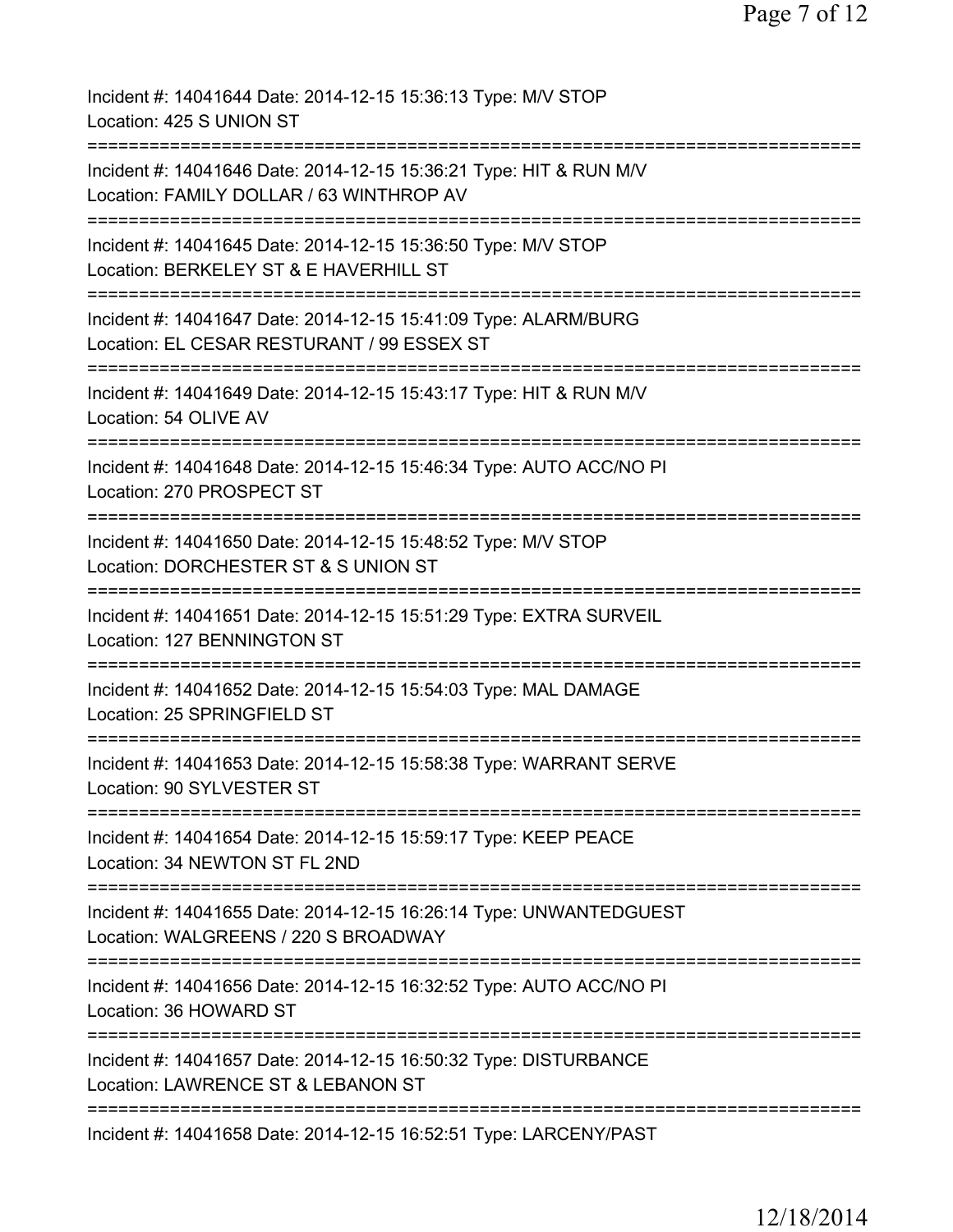| Location: 99 MYRTLE ST                                                                                                              |
|-------------------------------------------------------------------------------------------------------------------------------------|
| Incident #: 14041659 Date: 2014-12-15 17:10:08 Type: HIT & RUN M/V<br>Location: 150 COMMON ST<br>;======================            |
| Incident #: 14041660 Date: 2014-12-15 17:16:47 Type: ROBBERY PAST<br>Location: YMCA / 40 LAWRENCE ST<br>==========================  |
| Incident #: 14041661 Date: 2014-12-15 17:20:05 Type: KEEP PEACE<br>Location: 67 FERRY ST                                            |
| Incident #: 14041662 Date: 2014-12-15 17:31:55 Type: M/V STOP<br>Location: HAMPSHIRE ST & LEBANON ST                                |
| ================================<br>Incident #: 14041663 Date: 2014-12-15 17:32:52 Type: M/V STOP<br>Location: MARSTON ST & 495     |
| Incident #: 14041664 Date: 2014-12-15 17:36:37 Type: M/V STOP<br>Location: FRANKLIN ST & HAVERHILL ST                               |
| Incident #: 14041665 Date: 2014-12-15 17:39:00 Type: DISTURBANCE<br>Location: 25 SPRINGFIELD ST FL 3                                |
| Incident #: 14041666 Date: 2014-12-15 17:40:02 Type: M/V STOP<br>Location: MARSTON ST & STORROW ST                                  |
| ================================<br>Incident #: 14041667 Date: 2014-12-15 17:44:01 Type: M/V STOP<br>Location: BROADWAY & LOWELL ST |
| Incident #: 14041668 Date: 2014-12-15 17:49:59 Type: HIT & RUN M/V<br>Location: FERN ST & LAWRENCE ST                               |
| Incident #: 14041669 Date: 2014-12-15 17:51:28 Type: MAL DAMAGE<br>Location: 52 BELMONT ST FL 1                                     |
| Incident #: 14041670 Date: 2014-12-15 17:53:16 Type: M/V STOP<br>Location: FRANKLIN ST & HAVERHILL ST                               |
| ===================================<br>Incident #: 14041671 Date: 2014-12-15 17:56:05 Type: INVEST CONT<br>Location: 32 BRADFORD ST |
| Incident #: 14041672 Date: 2014-12-15 17:57:36 Type: NOISE ORD<br>Location: 11 SUMMER ST #S702                                      |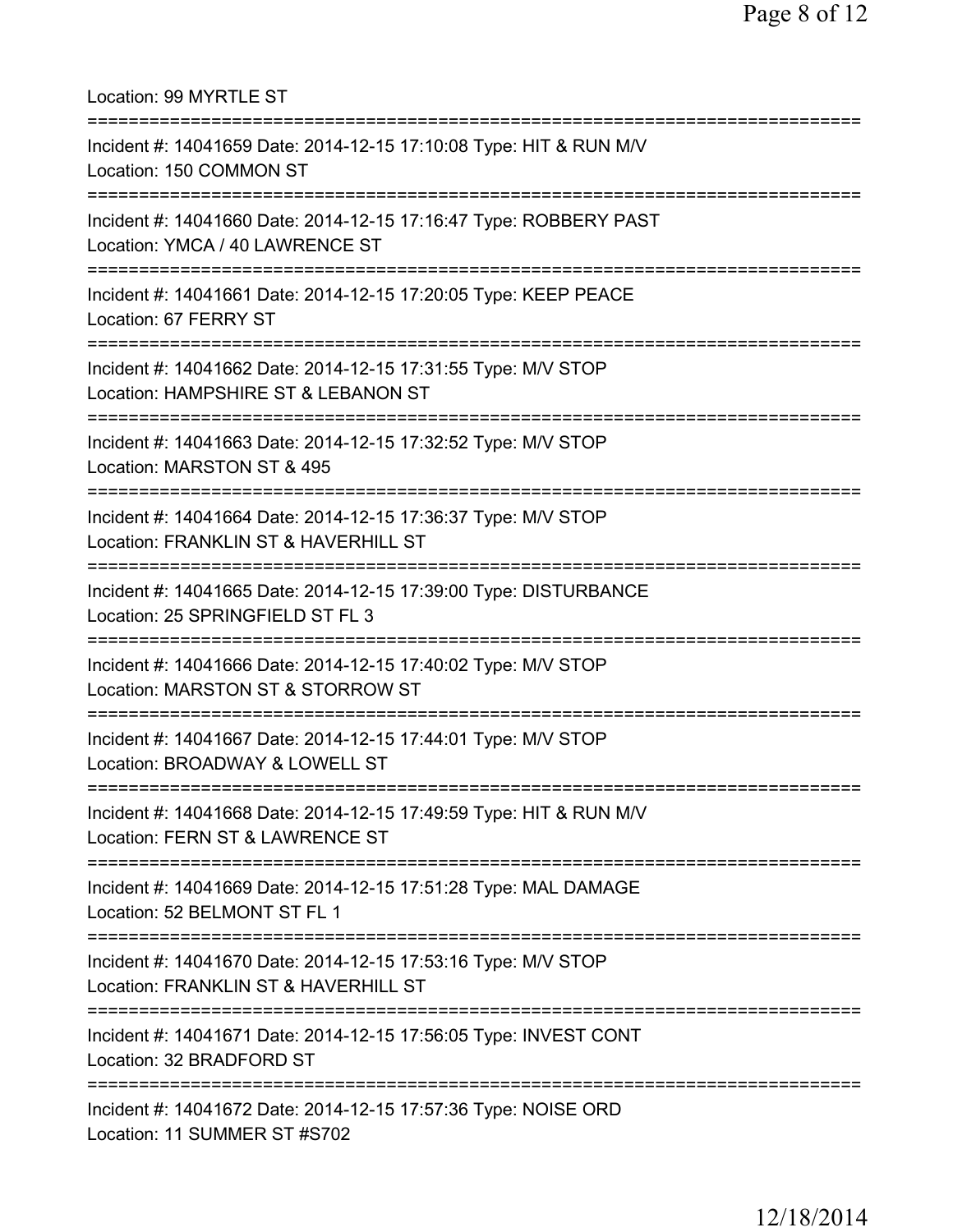| Incident #: 14041673 Date: 2014-12-15 18:14:58 Type: M/V STOP<br>Location: 0 BROADWAY                                          |
|--------------------------------------------------------------------------------------------------------------------------------|
| Incident #: 14041674 Date: 2014-12-15 18:20:07 Type: INVEST CONT<br>Location: 90 LOWELL ST                                     |
| Incident #: 14041675 Date: 2014-12-15 18:20:45 Type: M/V STOP<br>Location: PARK ST & SARATOGA ST<br>========================== |
| Incident #: 14041677 Date: 2014-12-15 18:21:39 Type: ALARM/BURG<br>Location: 41 OREGON AV<br>=============================     |
| Incident #: 14041676 Date: 2014-12-15 18:21:55 Type: M/V STOP<br>Location: 84 MARKET ST                                        |
| =============<br>Incident #: 14041678 Date: 2014-12-15 18:24:52 Type: M/V STOP<br>Location: HAVERHILL ST & JACKSON ST          |
| Incident #: 14041679 Date: 2014-12-15 18:32:39 Type: M/V STOP<br>Location: 296 BROADWAY<br>===========                         |
| Incident #: 14041680 Date: 2014-12-15 18:37:36 Type: M/V STOP<br>Location: HAVERHILL ST & WEST ST                              |
| Incident #: 14041681 Date: 2014-12-15 18:40:59 Type: M/V STOP<br>Location: LOWELL ST & WINTER ST<br>===========                |
| Incident #: 14041684 Date: 2014-12-15 18:57:33 Type: STOL/MV/PAS<br>Location: 27 MANCHESTER ST                                 |
| Incident #: 14041682 Date: 2014-12-15 18:59:33 Type: M/V STOP<br>Location: AUBURN ST & HAMPSHIRE ST                            |
| Incident #: 14041683 Date: 2014-12-15 19:01:39 Type: ALARM/BURG<br>Location: 460 S UNION ST                                    |
| Incident #: 14041685 Date: 2014-12-15 19:14:04 Type: SUS PERS/MV<br>Location: HOBSON ST & DEWEY ST                             |
| Incident #: 14041686 Date: 2014-12-15 19:14:23 Type: STOLEN PROP<br>Location: 700 ESSEX ST                                     |
|                                                                                                                                |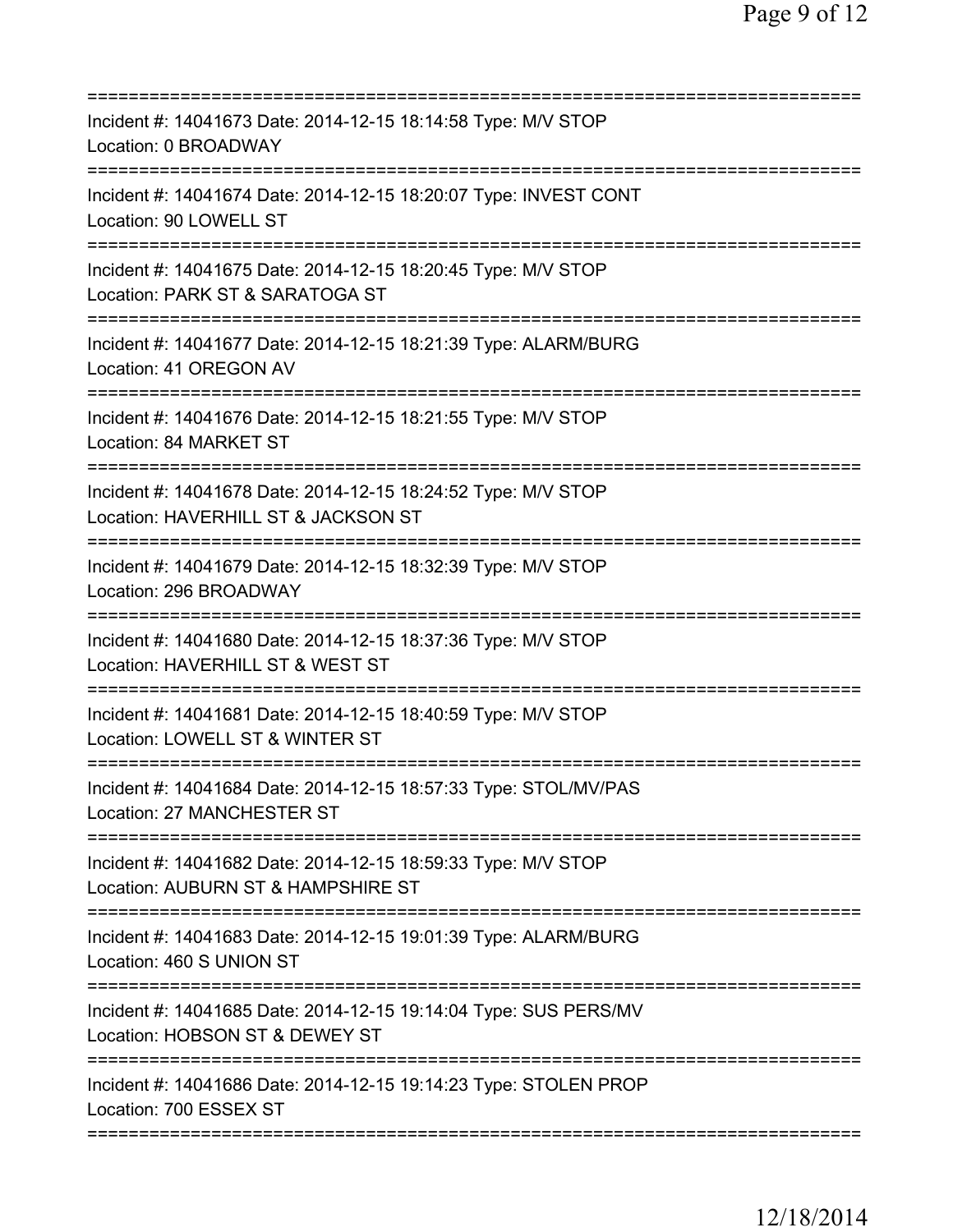| Incident #: 14041687 Date: 2014-12-15 19:53:06 Type: INVEST CONT<br>Location: 65 BUSWELL ST                                     |
|---------------------------------------------------------------------------------------------------------------------------------|
| Incident #: 14041688 Date: 2014-12-15 19:58:01 Type: MAL DAMAGE<br>Location: 32 WASHINGTON ST                                   |
| Incident #: 14041689 Date: 2014-12-15 19:58:07 Type: M/V STOP<br>Location: 1 MILL ST                                            |
| Incident #: 14041690 Date: 2014-12-15 20:11:09 Type: B&E/MV/PAST<br>Location: 0 BROADWAY<br>-------------                       |
| Incident #: 14041691 Date: 2014-12-15 20:17:39 Type: B&E/PROG<br>Location: 6 MARIE LN                                           |
| =====================<br>Incident #: 14041692 Date: 2014-12-15 20:21:39 Type: ALARM/BURG<br>Location: 105 NESMITH ST FL 2       |
| --------<br>Incident #: 14041693 Date: 2014-12-15 20:48:07 Type: M/V STOP<br>Location: ANDOVER ST & BEACON ST                   |
| Incident #: 14041694 Date: 2014-12-15 21:18:43 Type: SUS PERS/MV<br>Location: 21 SUMMIT AV                                      |
| :==============<br>Incident #: 14041695 Date: 2014-12-15 21:23:03 Type: SHOPLIFTING<br>Location: S BROADWAY & SHATTUCK ST       |
| Incident #: 14041696 Date: 2014-12-15 21:28:29 Type: LARCENY/PAST<br>Location: 61 CAMBRIDGE ST FL 1                             |
| .--------------------------<br>Incident #: 14041697 Date: 2014-12-15 21:38:21 Type: M/V STOP<br>Location: LAWRENCE ST & PARK ST |
| Incident #: 14041698 Date: 2014-12-15 21:41:58 Type: M/V STOP<br>Location: HAVERHILL ST & WEST ST                               |
| Incident #: 14041699 Date: 2014-12-15 21:44:51 Type: M/V STOP<br>Location: AMES ST & HAVERHILL ST                               |
| Incident #: 14041700 Date: 2014-12-15 21:52:06 Type: DISTURBANCE<br>Location: 39 BROOKFIELD ST FL 1                             |
| Incident #: 14041701 Date: 2014-12-15 21:57:17 Type: DUMPSTER FIRE                                                              |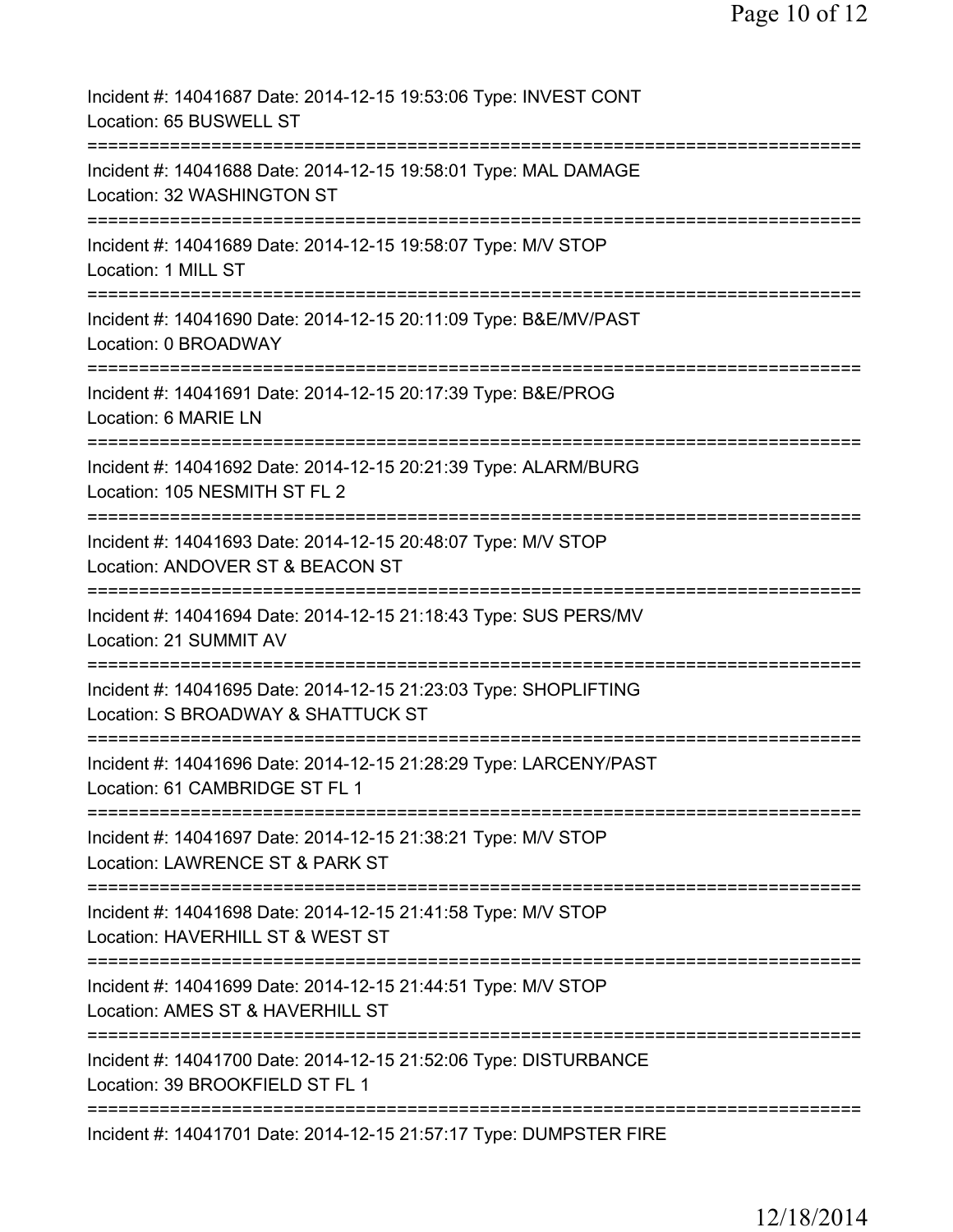Location: 183 BRUCE ST =========================================================================== Incident #: 14041702 Date: 2014-12-15 22:01:35 Type: INVEST CONT Location: 389 HAMPSHIRE ST =========================================================================== Incident #: 14041703 Date: 2014-12-15 22:07:06 Type: SUS PERS/MV Location: 205 BROADWAY =========================================================================== Incident #: 14041704 Date: 2014-12-15 22:13:09 Type: M/V STOP Location: ARLINGTON ST & HAMPSHIRE ST =========================================================================== Incident #: 14041705 Date: 2014-12-15 22:33:43 Type: FIRE Location: 62 NESMITH ST =========================================================================== Incident #: 14041706 Date: 2014-12-15 22:34:39 Type: LARCENY/PAST Location: 14 MAGINNIS AV =========================================================================== Incident #: 14041707 Date: 2014-12-15 22:37:16 Type: SUS PERS/MV Location: BROADWAY & CEDAR ST =========================================================================== Incident #: 14041708 Date: 2014-12-15 22:50:40 Type: M/V STOP Location: HAVERHILL ST & MILTON ST =========================================================================== Incident #: 14041709 Date: 2014-12-15 23:05:03 Type: M/V STOP Location: SCHOOL ST =========================================================================== Incident #: 14041710 Date: 2014-12-15 23:12:32 Type: MAL DAMAGE Location: 78 KINGSTON ST FL 1 =========================================================================== Incident #: 14041711 Date: 2014-12-15 23:21:27 Type: UNWANTEDGUEST Location: 368 BROADWAY =========================================================================== Incident #: 14041712 Date: 2014-12-15 23:45:40 Type: M/V STOP Location: BROADWAY & METHUEN ST =========================================================================== Incident #: 14041713 Date: 2014-12-15 23:55:42 Type: M/V STOP Location: AVON ST & JACKSON ST ===========================================================================

453 record(s)

{ call presslog("2014-12-15","0000","2014-12-15","2359") } Total records found: 453 These results were produced by the following query: